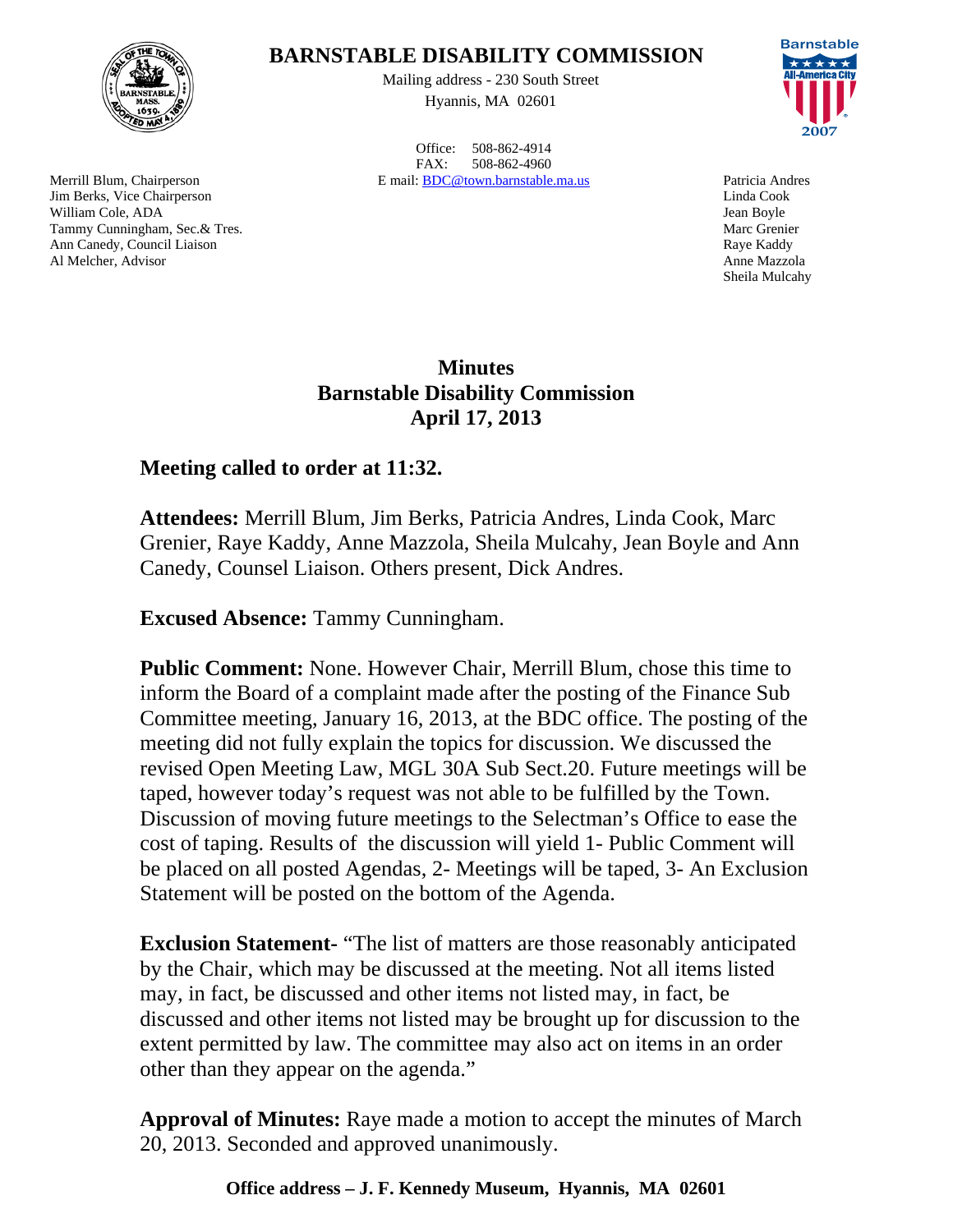Minutes of the Public Relations Sub Committee were read and accepted during Raye's presentation listed in the minutes as 'Public Relations'.

**Finance Report:** Was presented by Raye minus the Table of Expenditures, which will be presented next month when Tammy is back. Patricia motioned to accept and was voted unanimously.

**Library Report:** Was presented by Jean in regards to the Hyannis Library. The topic was about access to the large print section that is located down three steps. The item was presented to the library in April/May 2010 and revisited Sept. 2011. Phone conversation with Carol Saunders explained a ramp may not be possible but plans are in order to move the section to the first floor for easy access. It was also noted that the elevator had no Braille Markers. Both projects are reported to be 'works in progress'.

**Hyannis Golf Course:** Patricia reported on the ongoing issues at the Course. The parking area Drop Off needs addressed, repainting of the HC areas, bathrooms are not accessible ( both stalls and sinks) and there are no grab bars. Bruce Mc Intyre stated they are aware of the issues but do not have the funds. The van access spot was relocated and meets the needs of the public. Ann Canedy reports that the golf course budget is upcoming in the Town's budgeting meetings. She informed us she believes there is a three to five year plan in effect for repairs. She suggests that we write a letter to the Town Council President and the Golf Course Manager addressing our concerns. Patricia, Raye and Merrill will get together and draft such letter.

**Barnstable Police Annex:** On main Street Hyannis has had some complaints brought to our attention. Jean has been dealing with Pam Burkley and Ann Spillane in regards to the three to four in lip at the entrance. While the building is rented by the Town, it appears a resolution of a small ramp may be in order.

**Access Report:** Jean reports reading an article that the bath house at Craigville Beach will be funded while the bath house at Covell's Beach is in worse condition. Ann Canedy reported that these items are 'Bundled Projects' and are scheduled for another three to five year plan for the Recreation Department.

**Brochure:** Is being handled by the Public Relations Sub Committee which includes Jean, Raye, Jim and Sheila. The brochure explaining our mission statement is again going under some small changes. A rough draft will be presented soon.